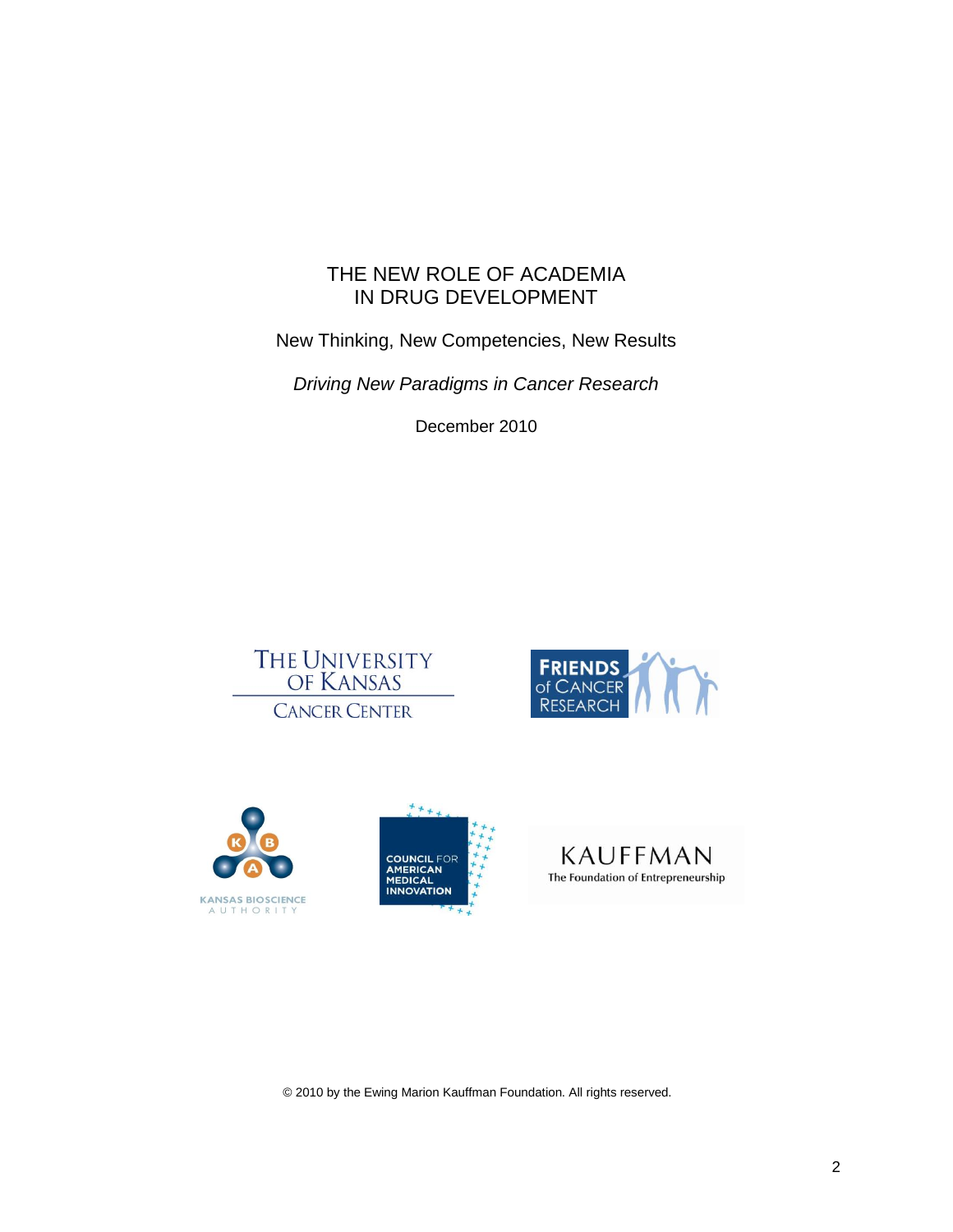# **Executive Summary**

A recent town hall meeting offered an opportunity to explore how government, nonprofit organizations, and academic institutions can define new models of working with the private sector to enhance drug development efforts and bring safer, more effective drugs to the market more efficiently. While the challenge to innovative drug development can be great, our investments in biomedical research are providing promising opportunities to capitalize on emerging science. The following recommendations are based on a series of expert panel discussions, and can ensure that the promise of scientific research translates into reality, benefiting the health of the nation.

# **ACADEMIC INSTITUTIONS**

- Universities, in collaboration with industry, should establish models for intellectual property (IP) and technology transfer processes that will become widely adapted and trusted, removing many of today's hurdles to licensing and other opportunities to commercialize early innovation to translational outcomes.
- Universities should develop translational research training programs so current students, who will be future scientists, will be trained in next-generation techniques, applications, project management, collaboration models, and regulatory science.
- University science leaders must identify areas in which external expertise is needed from nonprofits, industry, and government, and establish a focus on entrepreneurship.
- Universities must support new models from the top (Chancellor level) down.
- Research institutions and commercial entities should establish policies to enable pre-competitive and timely sharing of critical data that will aid target development and future drug discoveries.

# **CONGRESS**

- Congress should fully fund the Cures Acceleration Network (CAN).
- The federal government should empower the Food and Drug Administration (FDA) with the scientific capabilities and resources to conduct robust review and approval processes that ensure a thorough evaluation of the risks and benefits of new therapies.

# **FOOD DRUG & ADMINISTRATION (FDA)**

The FDA should define necessary parameters that take into consideration the differences for development of therapies for rare and neglected diseases.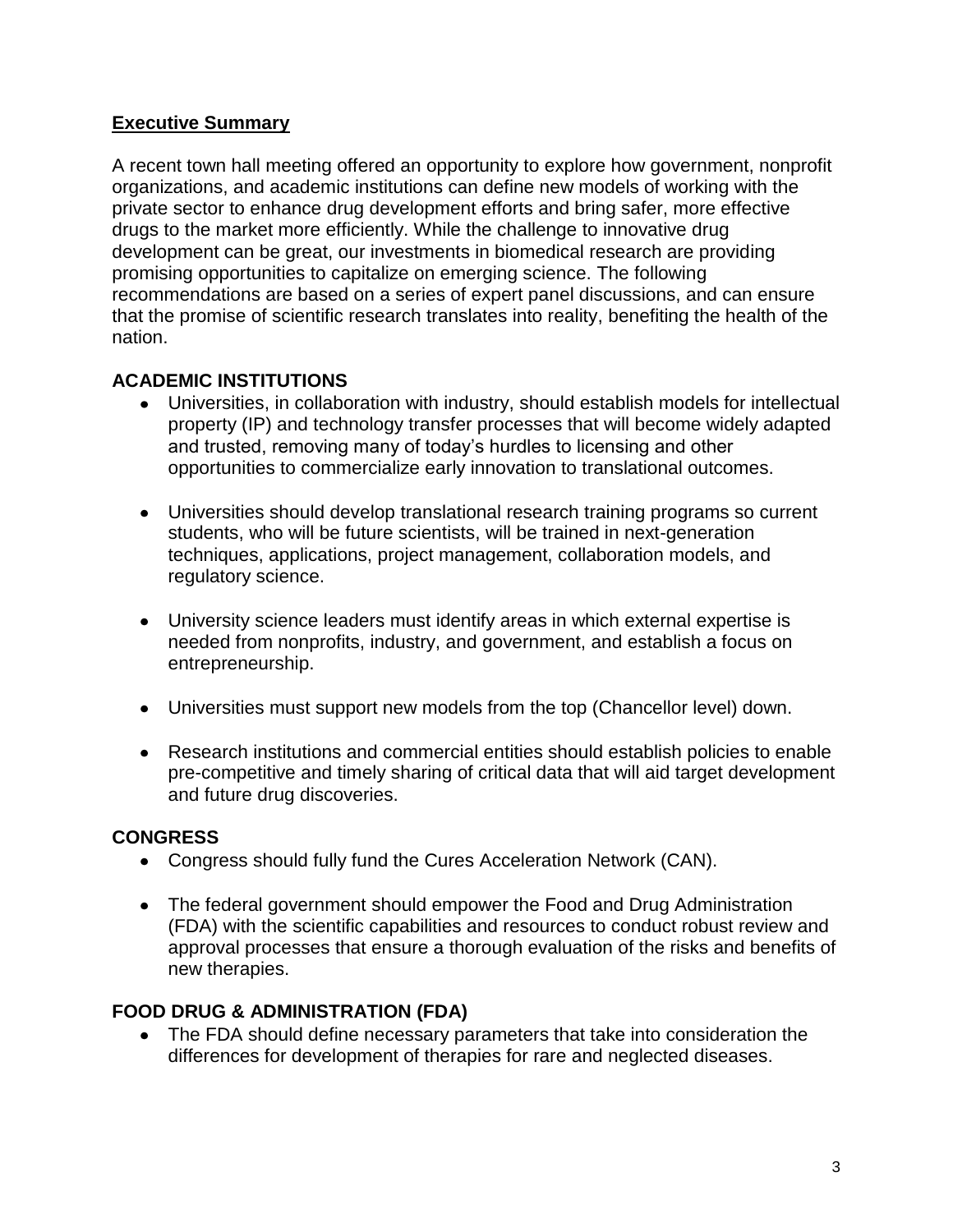The FDA should define new regulatory paths that accommodate the shifts in translational science, including emerging ideas associated with the incorporation of biomarkers, nanotechnology, personalized medicine, and informatics.

# **NATIONAL INSTITUTES OF HEALTH (NIH)**

- The National Institutes of Health (NIH) should invest in additional clinical and  $\bullet$ translational science awards (CTSAs) across the country and fund CTSA centers that bring unique capabilities and translational research and academic commercialization contributions to the consortium.
- Federal agencies that fund translational research programs also should provide or require education about commercialization, including opportunities, challenges, and regulatory mandates.

# **STAKEHOLDERS**

- All stakeholders (academia, industry, government, and disease philanthropy) in collaboration should develop streamlined, standardized clinical trial processes.
- Organizations with a vested interest in commercializing new therapies for patients should promote "team science" incentives for translational research.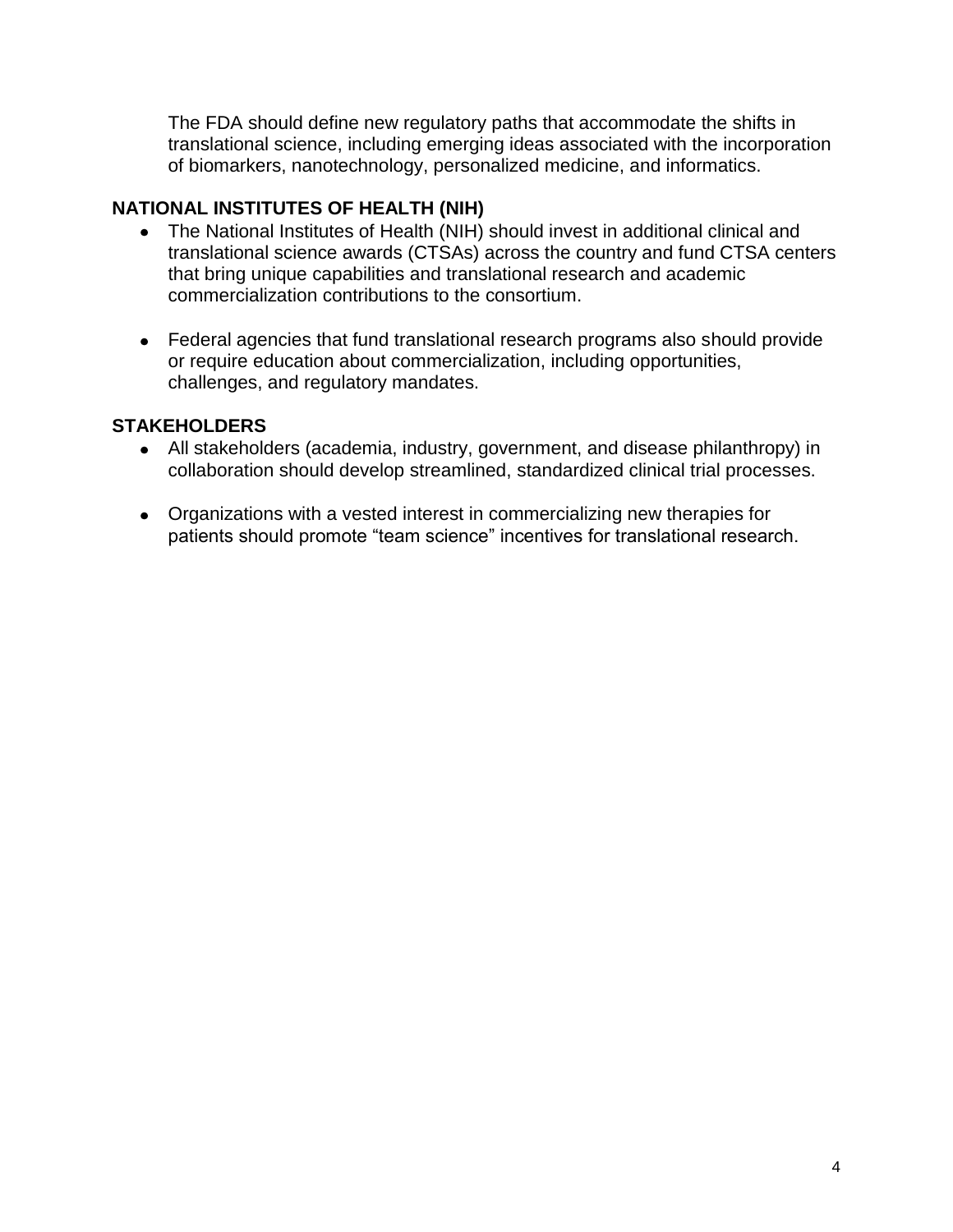# **The New Role of Academia in Drug Development**

# **New Thinking, New Competencies, New Results** *Driving New Paradigms in Cancer Research*

### **Introduction**

 $\overline{a}$ 

For decades, scientific research leading to new drugs and diseases treatments has substantially improved Americans' quality of life and catalyzed economic growth. In the United States, from 1975 to 2002, survival rates for certain cancers rose from 50 percent to 68 percent.<sup>1</sup> Meanwhile, declining mortality from 1970 to 2000 is estimated to have added more than \$3 trillion a year to U.S. economic activity.<sup>2</sup>

However, despite a significant increase over time of public and private investment in biomedical research, the rate at which new treatments are developed appears to be stagnant. Roughly the same number of drugs was approved by the U.S. Food and Drug Administration (FDA) in 2008 as were approved in 1950. At the same time, the cost of funding a breakthrough drug is rising by 13.4 percent annually.<sup>3</sup> As new drugs become more expensive to produce, research dollars have been shifted to research that holds the most potential for blockbuster market returns. Many argue that this has resulted in replicative and risk-averse research, rather than bold innovation.

On July 6, 2010, the Council for American Medical Innovation, Friends of Cancer Research, Kansas Bioscience Authority, the Ewing Marion Kauffman Foundation, and The University of Kansas Cancer Center co-sponsored a town hall meeting in Kansas City, Missouri. Gathered on this day in the heartland of the United States were thought leaders from across the nation—academia, government, industry, and nonprofit patient organizations—all committed to the single shared goal of accelerating the human-health return on our nation's investment in biomedical research. A rare event, this town hall produced a wide range of observations on how the fragile intersection between all of these key contributors to the nation's innovation ecosystem can be bolstered and sustained.

The town hall's theme, *New Thinking, New Competencies, and New Results*, spoke to the need for leaders in government, academia, industry, and venture philanthropy to go beyond traditional collaborations and pathways to drug development and disease treatment. Leaders from each of these fields shared their perspectives. To understand

<sup>1</sup> The Council for American Medical Innovation (CAMI), *Gone Tomorrow: A Call to Promote Medical Innovation, Create Jobs, and Find Cures in America*, prepared by the Battelle Technology Partnership Practice, June 10, 2010, citing National Cancer Institute, Surveillance Epidemiology and End Results, http://seer.cancer.gov/faststats/index.php, accessed 27 May 2010.

<sup>&</sup>lt;sup>2</sup> CAMI, *Gone Tomorrow*, citing Kevin M. Murphy and Robert H. Topel, "The Value of Health and Longevity," NBER Working Paper No. W11405, June 2005.

<sup>&</sup>lt;sup>3</sup> Munos, Bernard, "Lessons from 60 years of pharmaceutical innovation," Nature Reviews Drug *Discovery*, December 2009.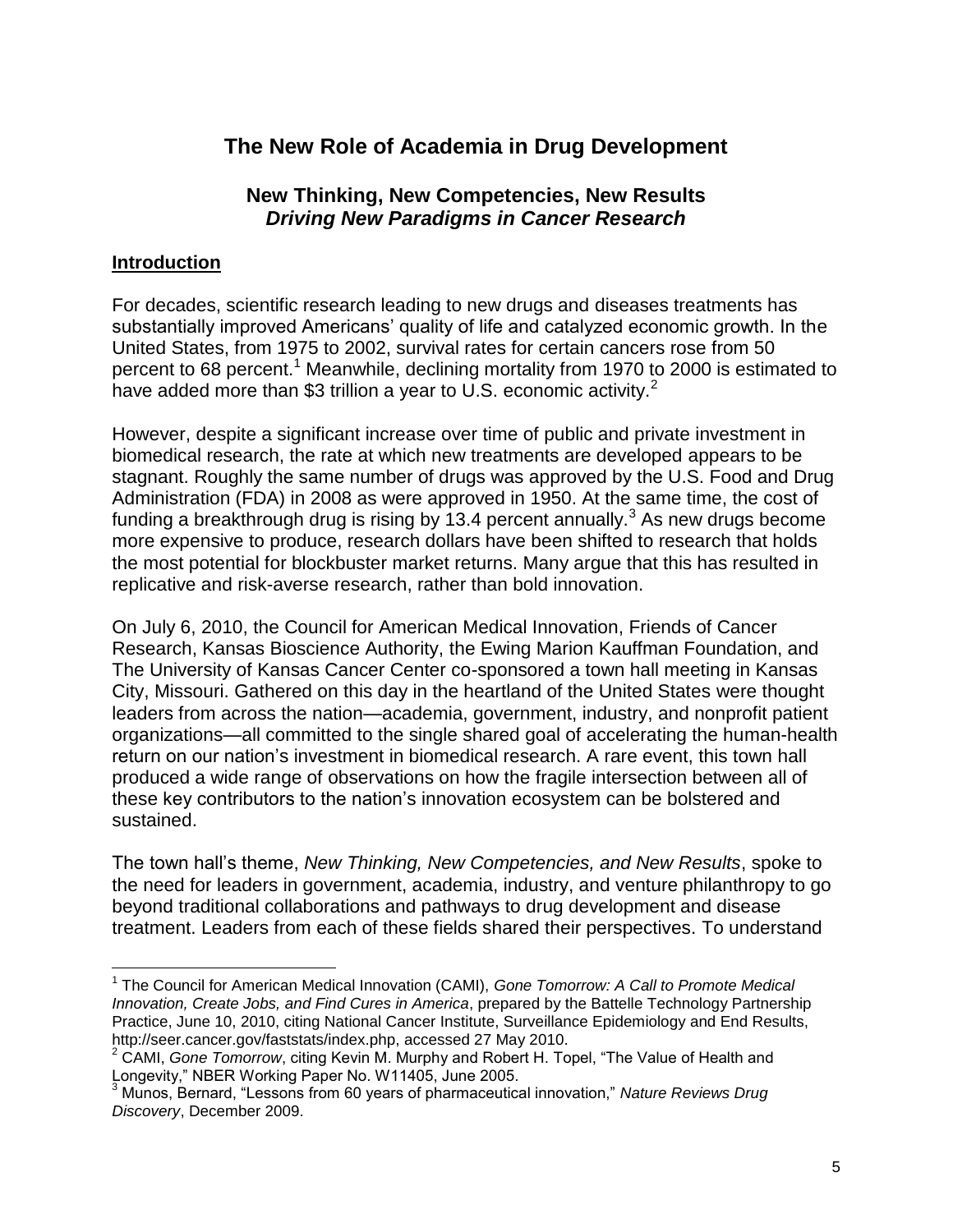how "new thinking, competencies and results" might be applied in the real world, the forum participants considered how the new models could be applied to the search for cancer cures and treatments.

This white paper outlines observations presented during the town hall and captures potential policy directions suggested by the participants for policymakers and national leaders in biomedical research and development. While the white paper captures the comments and opinions of those who presented at the town hall, two limitations apply:

- (i) any comments attributed to an individual are not intended to be direct quotes, but rather a general reflection of what was said; and
- (ii) this white paper is not an official document of any of the sponsoring organizations; rather, the policy directions included below are those presented by participants during the town hall meeting.

With these caveats in mind, the co-sponsors of this event present this white paper with the hope that it will inspire debate, confirm areas of concern, offer new directions, and add measurably to the development of policy directions that will support the new role for academia in drug development.

# **The Current Environment**

The process for successfully taking scientific discoveries from laboratories to routine patient use often involves multiple entities—government, academic research institutions, nonprofits and disease advocacy groups, venture capitalists, and private companies. These contributors don't always work together as partners, and therefore the development process itself is plagued with gaps and inefficiencies. Among the most commonly cited shortcomings:

- The federal and university research apparatus alone often lacks the competencies and resources to move innovation that is being generated by today's \$50 billion federal investment in biomedical research beyond early stage development. The traditional academic technology transfer mission, for the most part, has been designed to license early stage research, often funded by government and carried out by academic institutions, to those with expertise in early phase product development. The challenge exists today to develop new paradigms for the commercialization of academic-based innovation so that rich returns spring from the federal investment in basic research and do not languish before being translated into therapies that improve human health.
- Across the spectrum, data are guarded to protect proprietary interests. Universities, because of the inherent culture and the rewards based predominately upon publication, tend to be overly protective of their science. Former NIH director Elias Zerhouni, MD has described this as a "pervasive"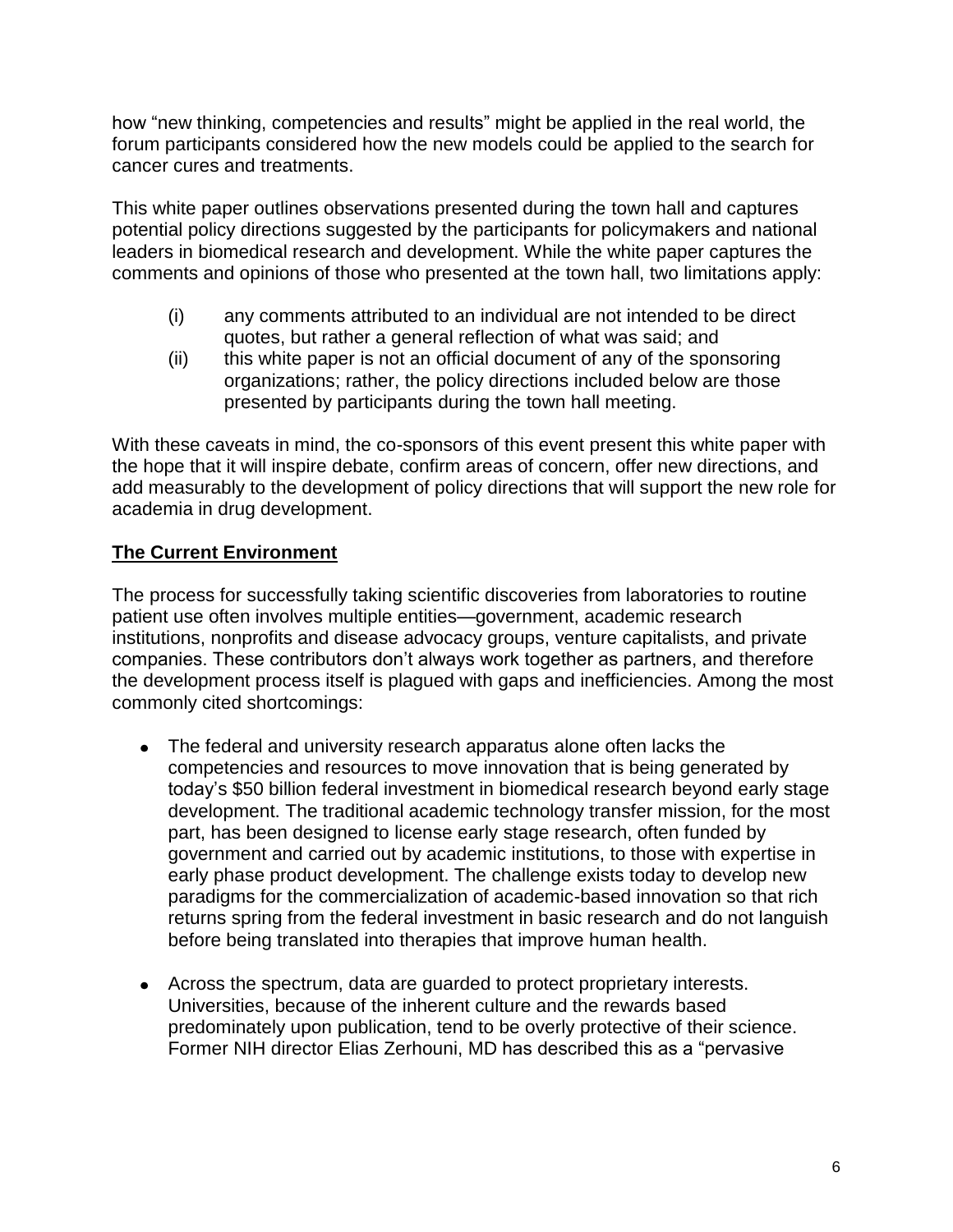proprietary mindset" in the research community, and says changing it is "a moral imperative."<sup>4</sup>

- The period between early stage research and clinical trials is colloquially referred to as the "Valley of Death," because it is here that many potential breakthroughs languish. A number of factors converge to contribute to this growing problem: prohibitive costs, unclear market potential, lack of capital, regulatory unpredictability, and lack of training in how to bring a discovery from the lab through the early process of commercialization.
- Venture capital, which has driven success in funding medical innovation, has waned in recent years. In 2009, the amount of venture capital devoted to bioscience was less than in 2005.<sup>5</sup> With the drying up of the capital markets, venture capital has been intolerant of investment risk.
- The FDA's regulatory science capabilities are outdated, and the approval process for new drugs and treatments can be ad hoc, confusing, and inefficient. This is occurring at a time when investment capital is seeking predictability and, thus, calls for regulatory reform are linked directly with the rebuilding of a robust biomedical innovation ecosystem.
- While all parties have good intentions, patient needs often are subordinated to a focus on the development process.

These obstacles to the efficient flow of ideas "from molecule to the marketplace," which impede improvements to both human and economic health, call for new models that will pave the way for scientific research to lead to new drugs for patients.

New models should be collaborative, with government, academia, nonprofits, advocacy groups, the venture capital community, and private industry all making commercialization of patient treatments their highest priority. Collaboration will require new platforms for data sharing and an end to the "pervasive proprietary mindset." The FDA will need an enhanced scientific foundation to ensure predictable, efficient, and appropriate review of new compounds and treatments developed by innovators. Higher education institutions, which host the bulk of early stage science research, will have to become better equipped to move advances toward commercialization.

# **Observations from Leadership**

*"The federal government plays a central role in funding scientific research and development, and laying the groundwork for future discoveries, but collaboration and team science increasingly are* 

 $\overline{a}$ <sup>4</sup> Zerhouni, Elias, "Peer-to-Peer Sharing Spurs Scientific Innovation," Science Translational Medicine, December 2009.

<sup>5</sup> CAMI, *Gone Tomorrow*, proprietary calculations based on Thomson Reuters VentureXpert data.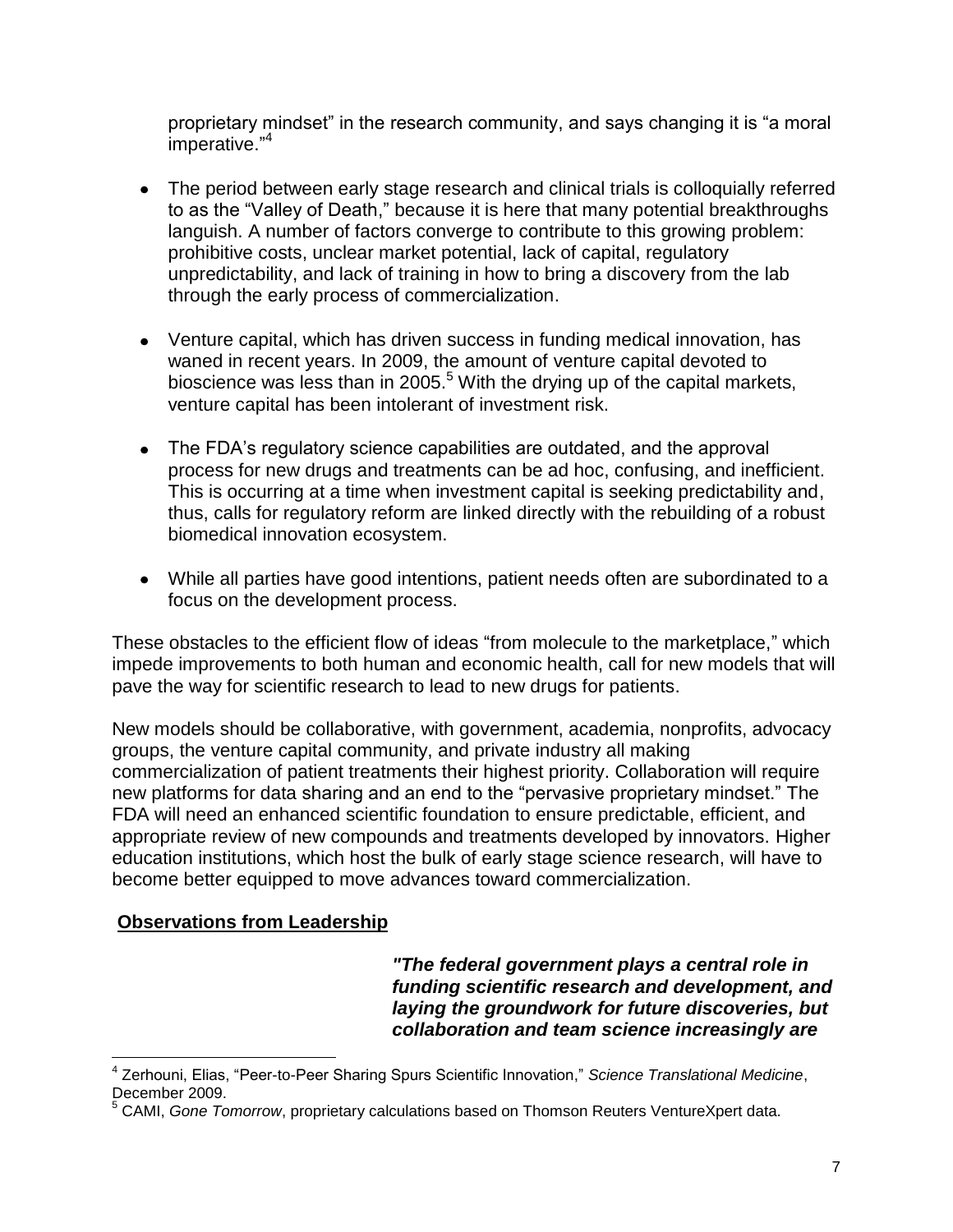#### *required. And, collaboration is not a process that can be driven by the government alone."*

The nation's federal health enterprise leaders—Kathleen Sebelius, Secretary of Health and Human Services; Francis Collins, MD, Director of the National Institutes of Health; and Margaret Hamburg, MD, Commissioner of the Food and Drug Administration offered their perspectives on the future of drug discovery, development, and commercialization.

These leaders were optimistic about academia's role in facilitating the development of new therapies from basic research discoveries, and they believe the federal government can promote a role for academic institutions and nonprofits in advancing new therapies through early phase proof-of-concept. Significantly, all three leaders acknowledged that the NIH system was established as a vehicle for basic research, not as a system to translate research into marketable treatments.

Comments made by Secretary Sebelius, Director Collins, and Commissioner Hamburg suggested that collaboration is crucial to success in future drug discoveries and development. This includes collaboration among federal agencies, and between agencies and external partners, including academic institutions, nonprofits, and industry.

In a conversation moderated by CAMI Chairman and former House Majority Leader Dick Gephardt, Director Collins and Commissioner Hamburg agreed that, given the essential functions NIH and FDA play at the two ends of the drug development and marketing pipeline, improving collaboration between the agencies likely would improve the process of translating research into therapies approved for patients. A new NIH-FDA Joint Leadership Council is a first step toward better alignment and collaboration. Collins and Hamburg see the Joint Leadership Council as a way to help accelerate pathways for cures by ensuring that each agency recognizes the needs of the other regulatory considerations should be an integral component of biomedical research planning, and the regulatory review process should incorporate the latest science practiced at NIH and other research institutions.

Filling gaps in the drug development process, providing critical, publicly accessible tools, and becoming the facilitator of new linkages between institutions are viewed, increasingly, as key roles for NIH. The NIH is being asked to leverage the return on federally funded infrastructure and emerging technologies through new approaches, such as the molecular libraries and high throughput screening centers. In return, these targeted investments are expected to increase the speed and efficiency with which researchers can identify biochemical interactions and develop new potential therapies.

One example of this is in the field of rare disease research. Today, one in ten Americans is affected by a rare disease. In the United States, sixty of the seventy-one cancer types are considered rare and account for 25 percent of adult tumors. The eleven non-rare cancer types in the United States include prostate, breast,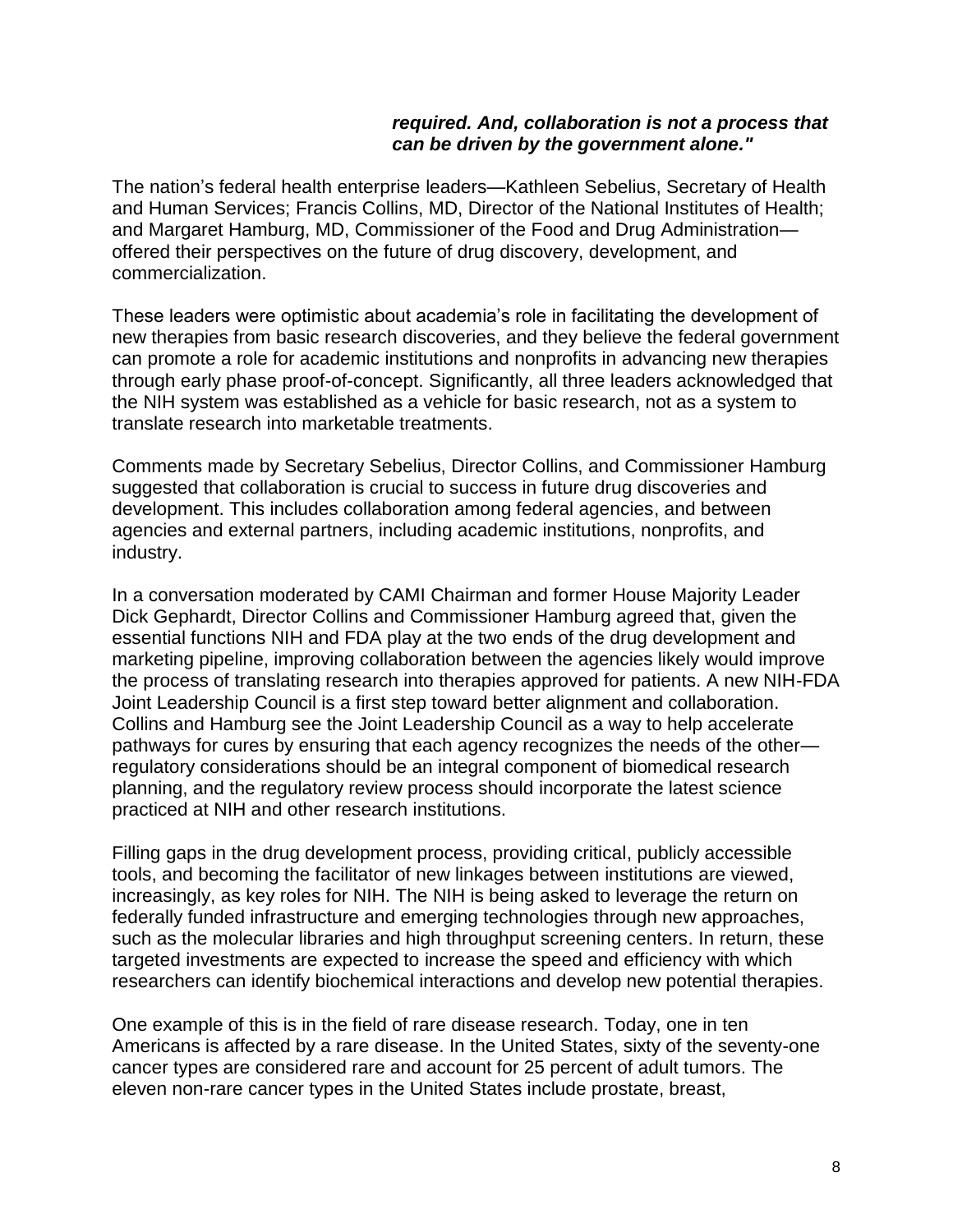lung/bronchus, colon, uterus, bladder, melanoma, rectum, ovary, non-Hodgkin lymphoma, and kidney/renal pelvis neoplasms.<sup>6</sup> Research on diseases with small populations does not hold the same potential return on investment that research on diseases affecting larger populations does, yet the risks associated with drug development for these conditions remains high. The NIH's Therapeutics for Rare and Neglected Diseases (TRND) initiative is a seminal program that seeks to de-risk research into treatments for rare and neglected diseases. TRND recognizes that these conditions tend to receive less (if any) private capital for research supporting pre-clinical work, and which require collaborative efforts by academic institutions, foundations, industry, and government researchers and clinicians to be successful.<sup>7</sup>

A key component of collaboration is sharing data. NIH should explore with stakeholders new mechanisms that make it possible to share and access research data, while maintaining appropriate privacy standards. This would facilitate longitudinal research such as comparative effectiveness studies and safety data collection over time to ultimately improve health outcomes. This is especially important for building on the knowledge of current therapies to enhance research in new areas, for example, repurposing known therapies for new uses. TRND seeks to advance this goal by publishing data on both successes and failures to better inform future research.

The government officials and town hall participants agreed that government alone cannot drive the collaboration process. The Obama Administration was credited with conducting outreach to the public, soliciting a range of input, and providing opportunities for participation from external experts.

Facing the reality of tight budgets and constrained resources, building support for a renewed commitment to medical innovation will require a better understanding of the economic impact of the health care system among the public and policymakers. According to the Congressional Budget Office, while health care accounts for some 16 percent of United States gross domestic product (GDP), and employs more workers than any other industry, the benefits of medical innovation to economic growth and productivity are not always clear to people outside the field.

A recent report from the Council for American Medical Innovation concluded that jobs emerging from investment in biomedical industries exceed the national average privatesector wage by more than \$24,000. $8$  The report also cited research that estimated the economic cost associated with chronic diseases such as heart disease, diabetes, and cancer at \$1.3 trillion a year. $9$  Curing or alleviating those conditions could help to increase the rate of U.S. economic growth.

 $\overline{a}$ 

<sup>&</sup>lt;sup>6</sup> Greenlee, Robert T., et al., "The Occurrence of Rare Cancers in U.S. Adults, 1995–2004," Public Health *Reports*, January/February 2010.

 $7$  NIH release, "NIH Announces New Program to Develop Therapeutics for Rare and Neglected Diseases," May 20, 2009.

<sup>8</sup> CAMI, *Gone Tomorrow*.

<sup>&</sup>lt;sup>9</sup> CAMI, *Gone Tomorrow*, citing Ross DeVol and Armen Bedroussian, with Anita Charuworn, Anusuya Chatterjee, In Kyu Kim, Soojung Kim, and Kevin Klowden, *An Unhealthy America: The Economic Burden*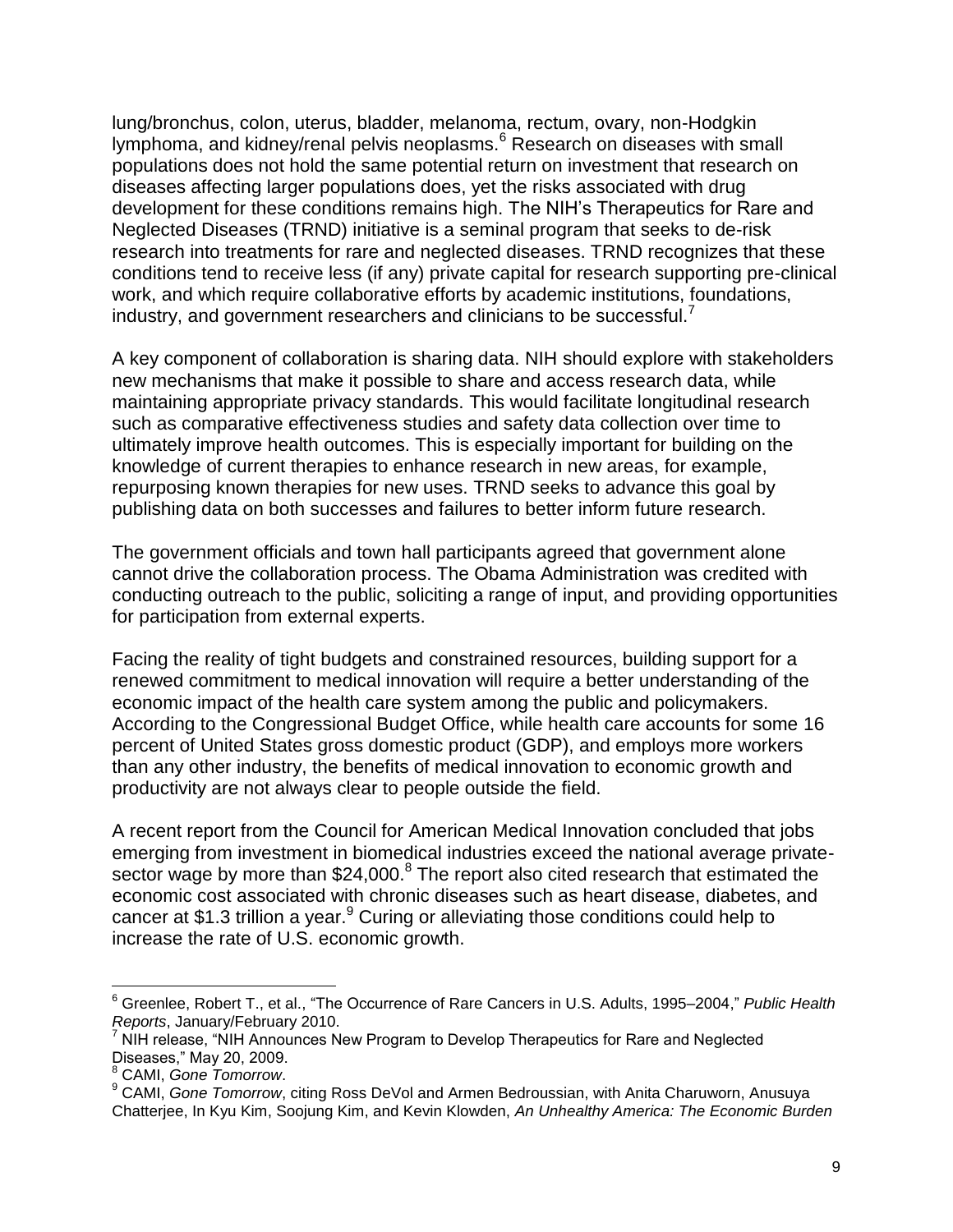In addition to steps the federal government can take to accelerate innovation, state and regional efforts to optimize the conduct of biomedical research are critical for national success. For example, the University of Kansas and its regional partners have collaborated in an effort that shows great promise for spurring economic growth and development within regional economies. By weeding out duplicative research, the collaborative model can trim costs and direct research dollars and venture capital to its most productive uses.

During the town hall meeting, recommendations offered in the sessions with Secretary Sebelius, Dr. Collins, and Dr. Hamburg emphasized both providing adequate funding and promoting commercialization of promising research. Adequate federal funding is crucial for both the FDA and NIH in efforts to fund external research and, for the FDA, to better serve as the designated regulatory authority. Moreover, the FDA cannot function on user fees alone and should instead have access to a stable funding stream.

#### **Panel 1: New Thinking**

 $\overline{a}$ 

Topics included consideration of: (a) industry-academia collaborative agreements and how diverse institutions collaborate to close the risk-reward gap: (b) key capabilities, shared resources, and culture transformations that must be in place to allow academia to take on a new role in drug development; (c) new tools and needed systems to promote innovation and early phase commercialization within academic institutions and cancer research centers; and (d) bioscience workforce initiatives to train the next generation of medical innovators*.*

Panelists: Roy Jensen, MD, The University of Kansas Cancer Center; Garry Neil, MD, Johnson & Johnson; Lesa Mitchell, vice president, Kauffman Foundation; Tony Atala, MD, Wake Forest University School of Medicine; and, Barbara Kunz, Battelle, president, Health and Life Sciences Global Business

> *"Improving the rate at which the scientific community successfully develops disease treatments requires innovative thinking and collaboration among academia, industry, and nonprofits."*

> *"The new collaborative model is not as much about who is paying for what, but about what skills a sector brings to the table"*

*of Chronic Disease*, The Milken Institute, October 2007. Full report and methodology available at [http://www.chronicdiseaseimpact.com.](http://www.chronicdiseaseimpact.com/)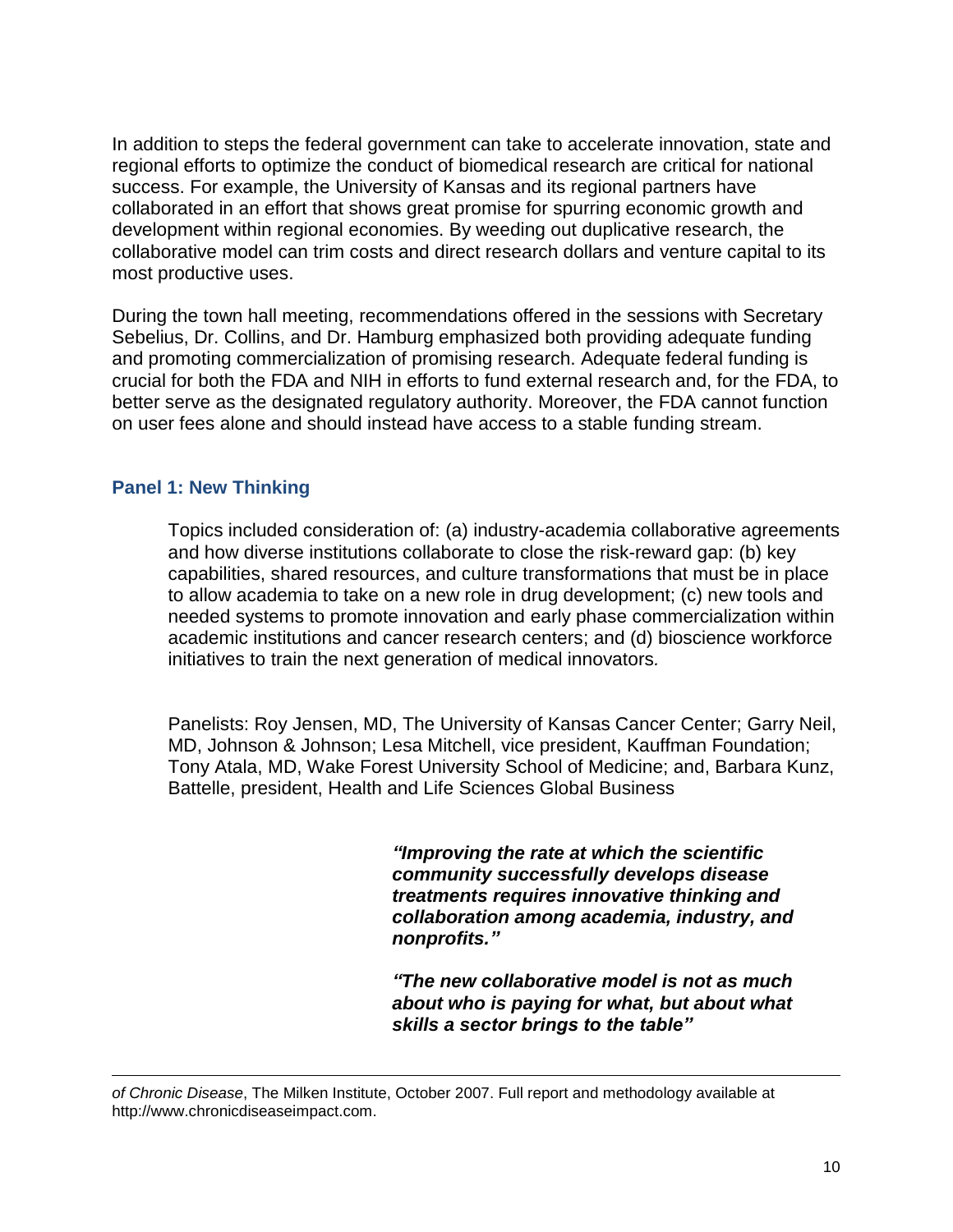#### *"Translation is not an event; it is a matter of will."*

The panel discussion on *New Thinking* addressed how academia and industry can better collaborate to successfully and efficiently translate scientific discoveries into new therapies.

Moving an idea from basic research into clinical study (through the "Valley of Death," the stage during which many potential therapies languish for lack of funding) is becoming increasingly difficult and costly. This early "proof-of-concept" phase requires an average of two to four years of work and up to \$50 million—part of an overall discovery process that costs hundreds of millions of dollars over more than a decade.<sup>10</sup>

There is a strong need for new therapies that are safe, effective, and quick to market. Secretary Sebelius noted that the number of drugs approved in 2010 is the same as the number approved in 1950—an indication that, even though science has advanced, the complexities of the development process may be holding back progress in translating science into treatments. Furthermore, while some 7,000 diseases affect the human family, only 600 have treatments. Fewer than 3 percent of rare diseases have an FDAapproved treatment, yet one in ten Americans is affected by a rare disease.

#### Why do new ideas languish?

 $\overline{a}$ 

Despite attention over the past five years, increased funding is needed for translational and transformative research and projects that intend to bridge the "Valley of Death." The current system, including NIH's RO1 grant mechanism, remain heavily focused on basic science and often ignores late-stage, translational bench-to-bedside research.

Another key barrier is the lack of translational expertise among universities, which are rich sources of discovery, as well as lack of incentives for team science and scarce funding for early stage translational activities. Academic scientists often lack a welldeveloped understanding of how new therapies reach the market. With a broader view of the entire drug-development process, researchers can help to advance it. This kind of training in commercialization should become a key component of the Clinical and Translational Science Award infrastructure.

Yet, progress is occurring in certain areas. Recent multi-sector collaboration models have shown to be effective at addressing the challenges frequently encountered during early stage drug discovery.

Bernard Munos, a strategist at Eli Lilly, noted that, since the early 1980s, large pharmaceutical and biotechnology companies' share of new FDA-approved drugs has declined from about 75 percent to about 35 percent. At the same time, small companies'

 $10$  NIH release, "NIH Announces New Program to Develop Therapeutics for Rare and Neglected Diseases," May 20, 2009.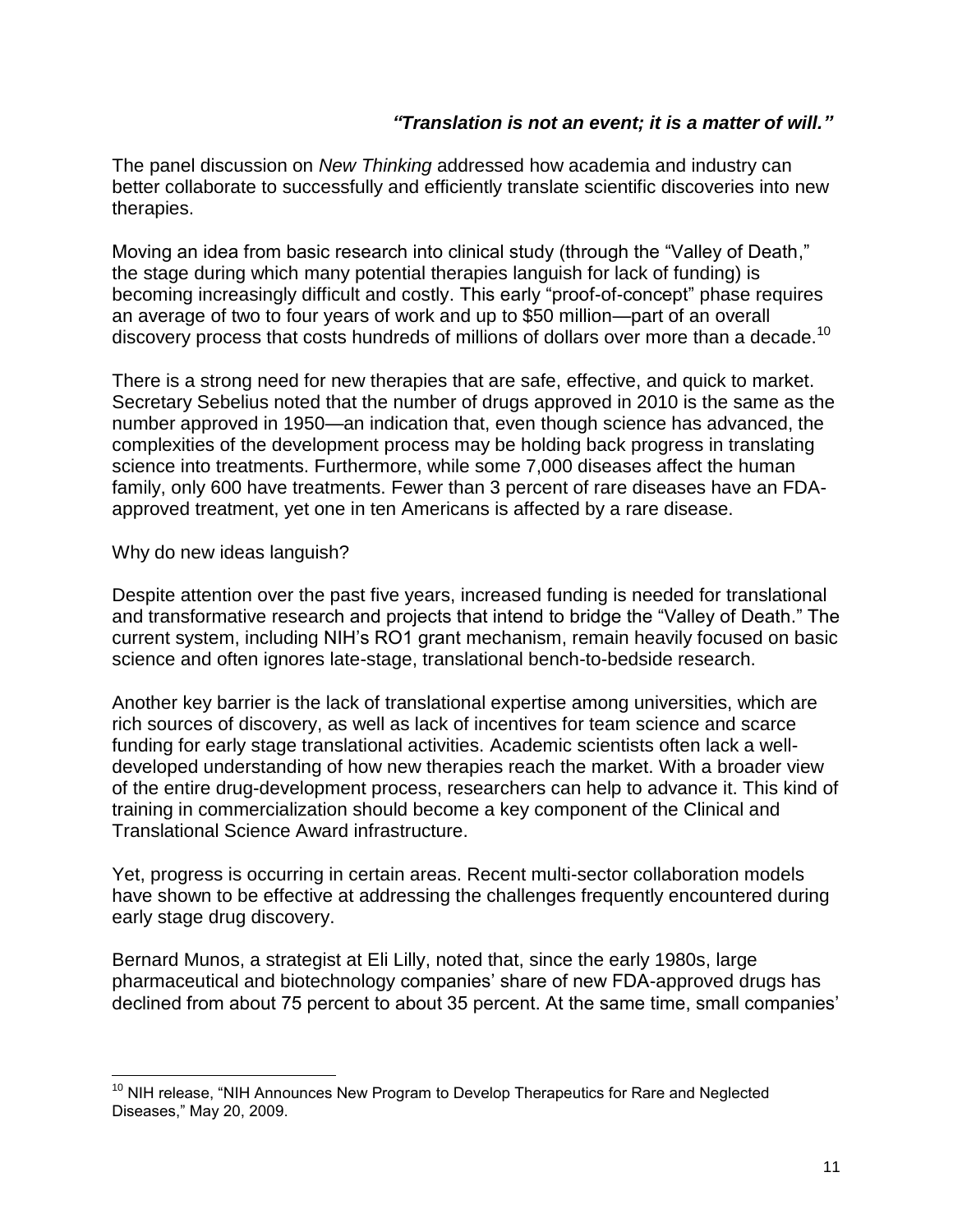share has increased from about 23 percent to nearly 70 percent.<sup>11</sup> Munos noted the growth of venture capital funding as a significant factor. He also suggested that small firms have the ability to fill research needs that large companies—with pressure to find and fund blockbuster drugs—overlook, including rare and neglected diseases.

Munos proposed, "If large companies could organize innovation networks to harness the scientific diversity of biotechnology companies and academic institutions, and combine it with their own development expertise, they might be able to reverse the forces that are undermining the current research model; that is, they might be able to lower their costs and increase their output." One aspect that could be addressed is the current lack of coordination in the clinical trial system. A recent report from the Institute of Medicine identified several inefficiencies with the NCI's Cooperative Group trial infrastructure, including the lack of administrative coordination when starting new clinical trials.<sup>12</sup> Currently, the infrastructure is recreated every time a new trial is run—a requirement that adds costs and uncertainty. A template model to address this burden could improve the efficiency of clinical trials well beyond oncology.

Improving the rate at which the scientific community successfully develops disease treatments requires innovative thinking and collaboration among academia, industry, and nonprofits. The new collaborative model is not as much about who is paying for what, but about what skills a sector brings to the table. This new concept of "team science" must move beyond the academic institution to support collaboration with government, nonprofits, and industry.

Chris Austin, MD of NIH noted that translation is not an event; it is a matter of will. From funding to system engineering, it is a dynamic process in which each group plays a unique role. The missing links in this process, regulatory science and data sharing, need to be added to ensure the development process is completed successfully more often.

A new opportunity to enhance collaboration and facilitate translational research is the Cures Acceleration Network (CAN). Established as a part of the Patient Protection and Affordable Care Act of 2010, once funded, CAN will be housed in the NIH, which is directly charged with speeding the process of translating research into treatments for a host of diseases, including cancer, diabetes, Parkinson's, Alzheimer's, and autism.

Emerging Policy Considerations:

 $\overline{a}$ 

Research institutions and commercial entities should establish policies to enable timely sharing of pre-competitive data that will aid future drug discoveries.

<sup>&</sup>lt;sup>11</sup> Munos, Bernard, "Lessons from 60 years of pharmaceutical innovation," Nature Reviews Drug *Discovery*, December 2009.

 $12$  Mendelsohn, J., Moses, H., et al. "A National Cancer Clinical Trials System for the 21st Century: Reinvigorating the NCI Cooperative Group Program," Institute of Medicine, April 15, 2010.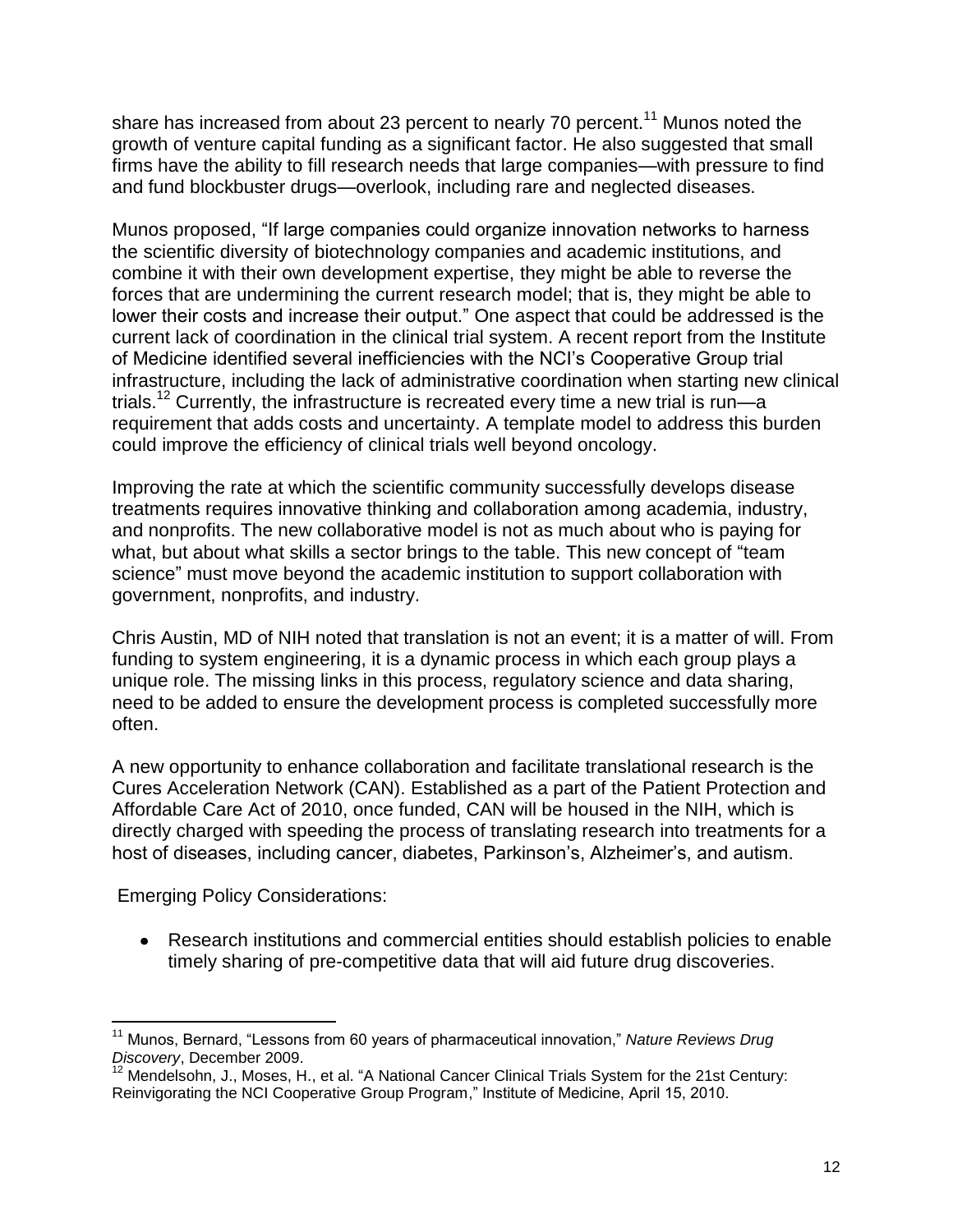- Federal agencies that fund translational research programs also should provide or require education about commercialization, including opportunities, challenges, and regulatory mandates.
- Organizations with a vested interest in commercializing new therapies for patients should promote "team science" incentives for translational research.
- Congress should fully fund the Cures Acceleration Network (CAN).

#### **Panel 2: New Competencies**

Topic ideas included consideration of: (a) cross-disciplinary FDA Centers of Excellence in Regulatory Science; engaging schools of science, engineering, business, and other related areas of academic focus with departments of medicine; (b) how industry and academia might begin to meet each other halfway in this new innovation business environment; and (c) high throughput screening in academia as an example of a center of excellence.

Panelists: Gail Cassell, PhD, Eli Lilly & Co; Chris Austin, MD, National Chemical Genomics Center, National Institutes of Health; Jesse Goodman, MD, Federal Drug Administration; Stephen P. Spielberg, MD, PhD, Children's Mercy Hospital; Jim Baxendale, MS, MBA, University of Kansas

> *"Next-generation science is needed to speed much-needed therapies to market. This calls for new models in applied and regulatory science, with new considerations for clinical trials and the incorporation of biomarkers, nanotechnology, personalized medicine, and informatics."*

*"Universities should develop strategies for managing innovation rather than limiting their focus on technology transfer."*

A panel discussing *New Competencies* focused on how collaborations can aid the development of new tools to evaluate medical products and establish best practices for commercial agreements.

Panelists and participants discussed the FDA's reliance on outdated science when determining product safety and efficacy. The approval process also can be erratic, which can leave companies that seek approvals unsure of the proper protocol to follow and frustrated at the lack of communication from the agency.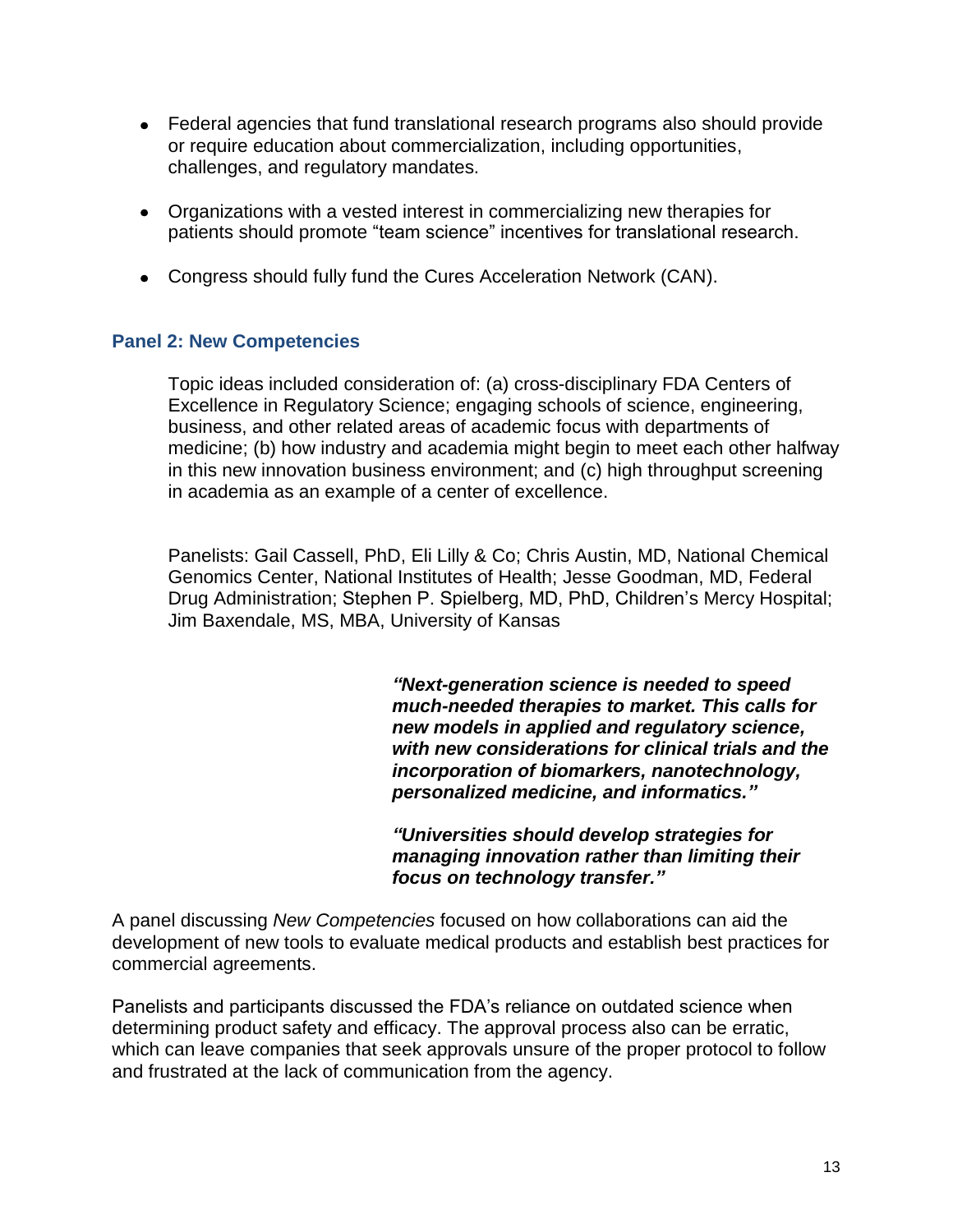To improve the FDA's level of scientific expertise, recommendations included increased collaboration among academic centers, industry, and the FDA that could help support regulatory science programs and develop core competencies for product development. This must be done in a way that brings transparency and trust to these multi-party discussions, and does not view the sharing of opinion, experience, and information as a threat to the FDA's regulatory role.

To improve academic institutions' capacity for commercialization, institutions with a specific area of expertise could serve as "centers of excellence" for routine interactions and research. For example, most universities do not have medicinal chemistry, drug delivery, pharmacokinetics/pharmacodynamics (PK/PD), and toxicology expertise that is required for translational work and, therefore, could benefit from access to institutions that specialize in this work.

Appropriate protections of academic-based intellectual property (IP) are essential for medical innovation to thrive. Yet, allowing this system to become complex and inefficient defeats the very purpose that IP procedures are designed to advance. This conundrum is a recurring theme in the discussion of improving commercialization rates of university research.

Academic institutions need a robust infrastructure to deal with regulation of material transfer agreements and IP issues when entering into commercial partnerships. It is essential for universities to find the right balance in protecting the value of their early stage work, while allowing it to move ahead in the development process. Universities should develop strategies for managing innovation rather than limiting their focus on technology transfer. Multi-sector collaboration to develop best practice guidelines could help streamline the establishment of new commercial agreements.

Next-generation science is needed to speed much-needed therapies to market. This calls for new models in applied and regulatory science with new considerations for clinical trials and the incorporation of biomarkers, nanotechnology, personalized medicine, and informatics. To ensure the successful adoption of new technologies for the long term, the future scientific workforce will need to be trained in this new approach to collaborative biomedical research and development.

Academia does not have to become "just like industry," but it should attempt to adopt and adapt industry-like competencies where required for the university to assume its new role in drug development. This includes the ability to bring project management expertise to a drug development plan, the assurance that investigator-sponsors understand their new role and responsibilities as it pertains to the FDA, and the development of early phase clinical trial capabilities that match industry competence.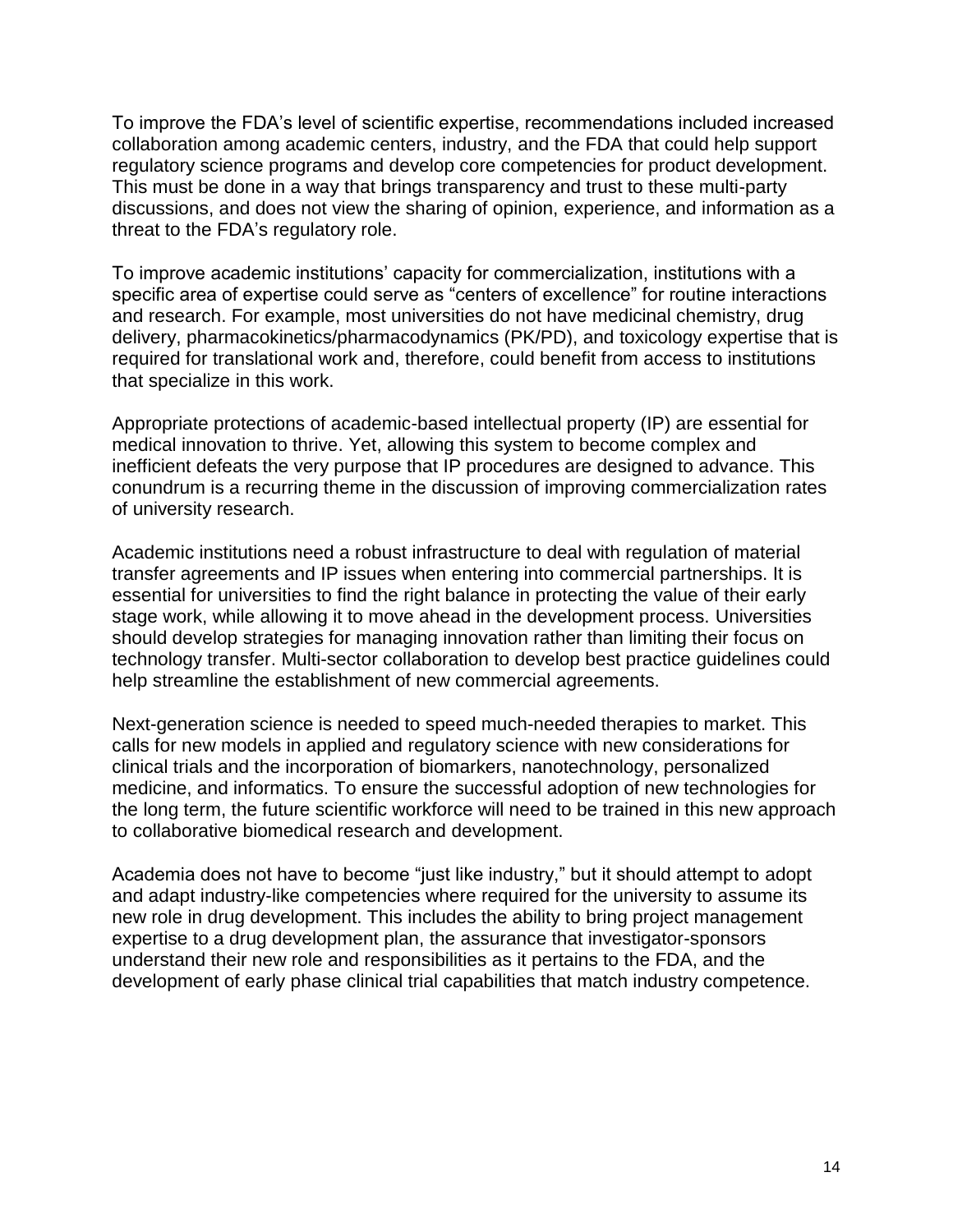Emerging Policy Considerations:

- The federal government should empower the FDA with the scientific capabilities and resources to ensure a thorough evaluation of the risk and benefits of new therapies.
- The FDA should define new regulatory paths that accommodate the shifts in translational science, including emerging ideas associated with the incorporation of biomarkers, nanotechnology, personalized medicine, and informatics.
- Universities, in collaboration with industry, should establish models for intellectual property and technology transfer processes that will become widely adapted and trusted, removing many of today's hurdles to licensing and other opportunities to commercialize early innovation.
- The NIH should invest in additional clinical and translational science awards (CTSAs) across the country and fund CTSA centers that bring unique capabilities, translational research, and academic commercialization contributions to the consortium.
- Universities should develop translational research training programs so current students, who will be future scientists, will be trained in next-generation techniques, applications, project management, collaboration models, and regulatory science.

# **Panel 3: New Results**

Topic ideas included: (a) public-private partnership models to advance drug discovery, bringing industry, academia, nonprofits, and state and local government together to create the best opportunity for finding new and novel drugs to established, rare, and unproven disease targets; (b) collaboration to facilitate repurposing of potentially beneficial agents; and (c) the role of commercialization in job creation

Panelists: Scott Weir, PhD, The University of Kansas Cancer Center, Institute for Advancing Medical Innovation; Lou DeGennaro, PhD, Leukemia & Lymphoma Society; Tom Thornton, president and chief executive officer, Kansas Bioscience Authority; Michael Weingarten, SBIR Development Center, National Cancer **Institute** 

> *"We would get closer to cancer cures if funders required collaboration at the point of sharing data, as well as a holistic and multi-disciplinary*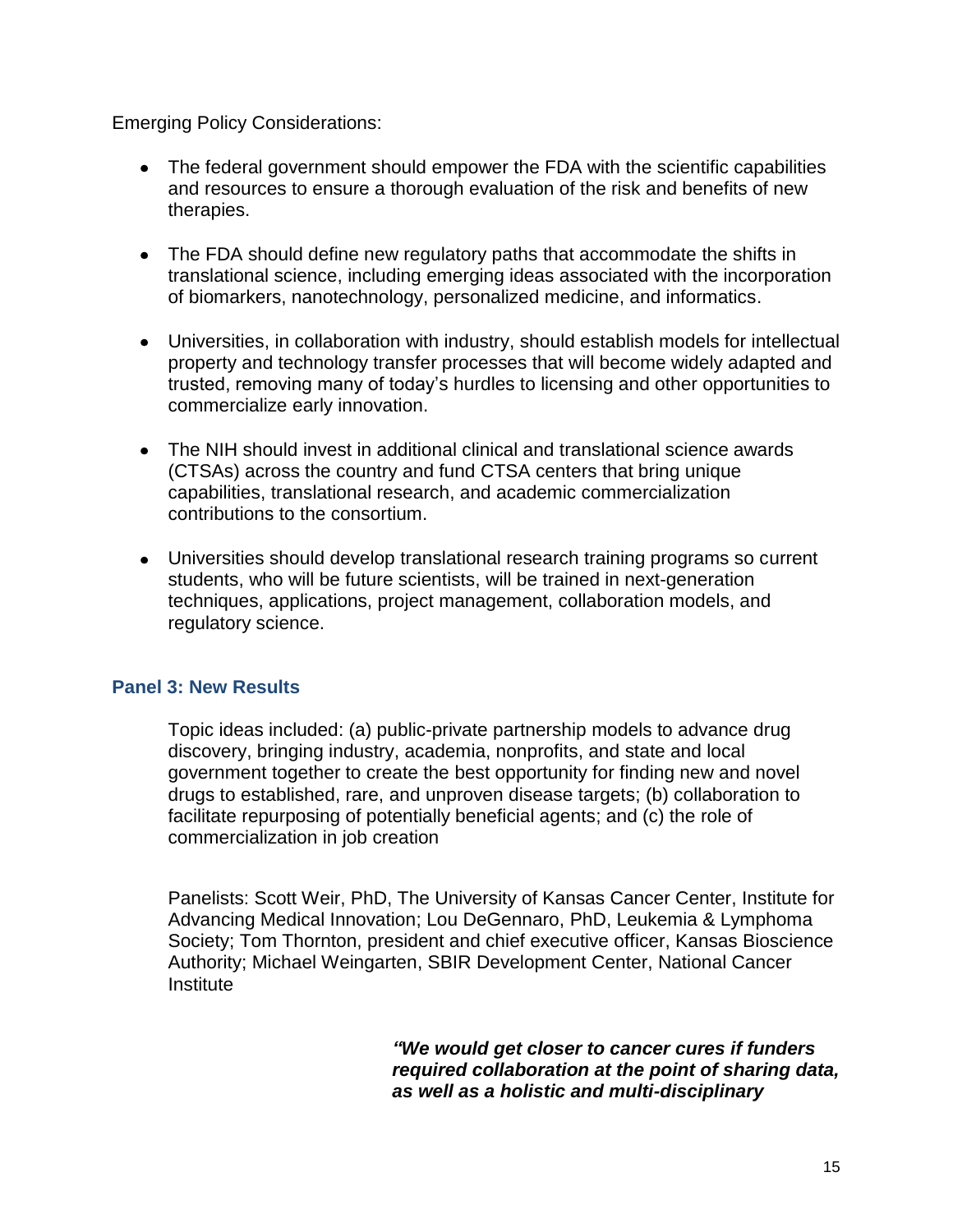*approach to development. Patients should be at the center of all thinking and action."*

*"At the center of this new collaborative model is an understanding that separate interests are working together to change the current culture that has not been delivering needed therapies as quickly as possible. A common shared goal in this new model is the notion that everyone is winning when a new therapy gets to a patient; it is not about single ownership of drug discoveries."*

As in most endeavors, and in science especially, the proof is in the product. Dr. Ellen Sigal, founder of Friends of Cancer Research, observed that, while there were about 800 groups involved in cancer research ten years ago, today there are thousands. There is a hunger for results and a need to develop platforms that foster collaborationfocused results and tangible metrics.

Funders can play a part in driving collaboration. The Leukemia & Lymphoma Society's Dr. Lou DeGennaro stated that we would get closer to cancer cures if funders required collaboration at the point of sharing data, as well as a holistic and multi-disciplinary approach to development. Patients should be at the center of all thinking and action. Dr. Frank Douglas, Austen BioInnovation Institute in Akron and Kauffman Foundation, reported that, with a patient-centered focus, the Leukemia & Lymphoma Society and the University of Kansas' Institute for Advancing Medical Innovation have taken an idea into a Phase I trial in thirteen months—a reflection of the universal goal of reducing cycle time and increasing the number of successful outcomes.

Funders such as nonprofit disease philanthropy groups and federal agencies distributing small business innovation research grants are beginning to bridge the divide between basic research findings and clinically beneficial therapies. New models of providing economic capital also are serving as conduits to finding the right partners to commercialize proof-of-concept findings, and are showing signs of success. Emphasizing early stage collaboration between academic institutions, government, and industry also makes it possible to "de-risk" drug discoveries for handoff to the private sector to complete the commercialization process.

In addition to developing collaboration with development expertise, regulatory expertise must be engaged as well. Since many of the early successes of this new model focus on therapies for rare and neglected diseases, the FDA must be ready to conduct timely and effective reviews of drugs in this classification. There also is a need to address risk/benefit analysis for this specific population, as it often varies from the amount of risk/benefit that other patient populations have come to expect and tolerate.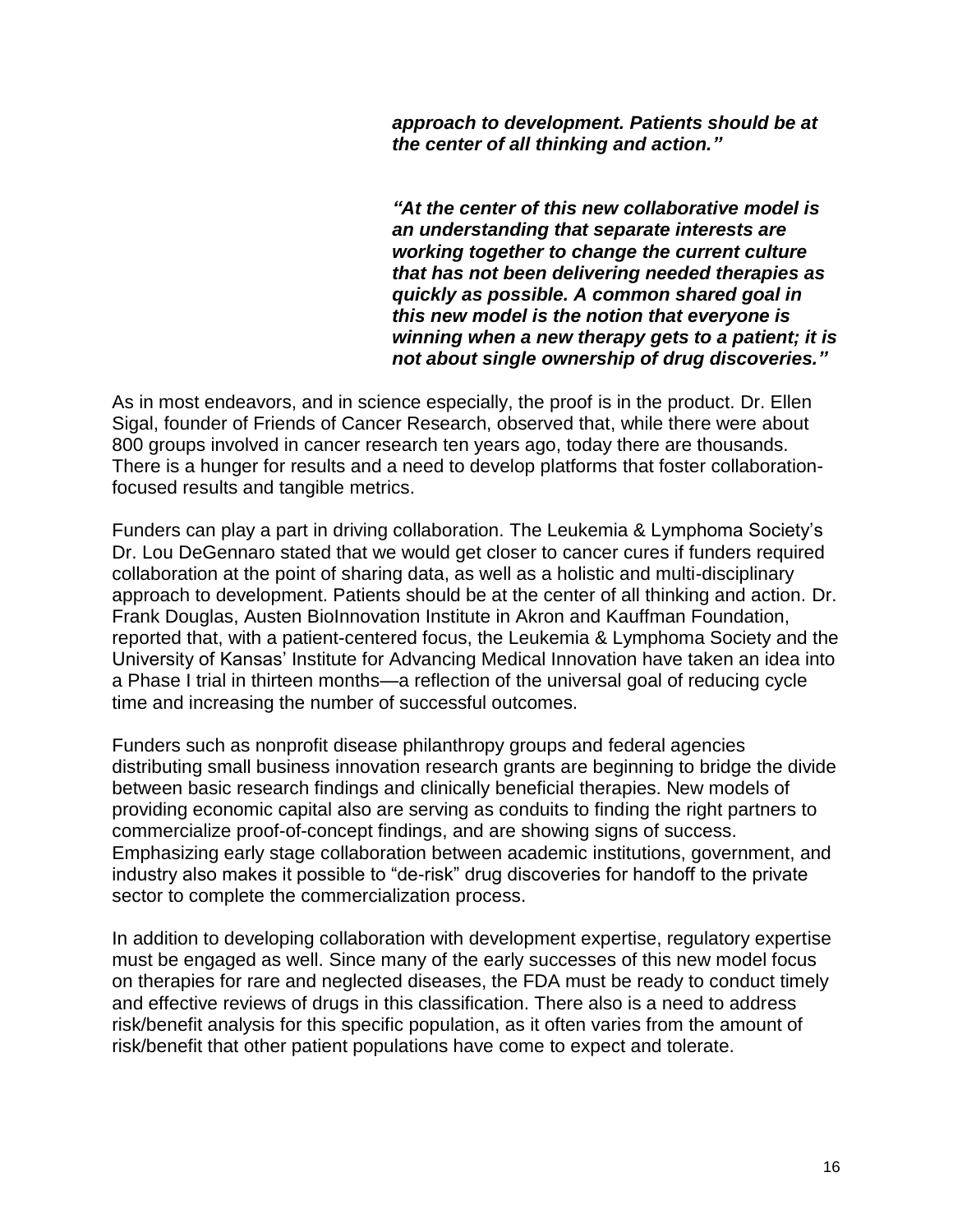At the center of this new collaborative model is an understanding that separate interests are working together to change the current culture, which has not been delivering needed therapies as quickly as possible. A common shared goal in this new model is the notion that everyone is winning when a new therapy gets to a patient; it is not about single ownership of drug discoveries.

Emerging Policy Considerations:

- FDA should define necessary parameters that take into consideration the difference for development of therapies for rare and neglected diseases.
- Universities must support new models from the top (Chancellor level) down.
- University science leaders must identify areas in which external expertise is needed from nonprofits, industry, and government, and establish a focus on entrepreneurship.

# **Panel 4: What This All Means for Cancer**

Panelists: Roy Jensen, MD, The University of Kansas Cancer Center; Ellen Sigal, PhD, founder, Friends of Cancer Research; Steven Averbuch, MD, Bristol-Myers Squibb Company; Frank Douglas, MD, PhD, Austen BioInnovation Institute in Akron and Kauffman Foundation

> *"The National Cancer Act of 1971 was designed to establish demonstration projects, but never mentioned curing cancer. To support and highlight translational research and a requirement for cures, there is a need to design a new research paradigm that makes finding cures an explicit goal."*

The final town hall panel focused on how this new model of collaboratively developing and bringing to market innovative treatments can be applied to the search for cancer therapies and cures.

The National Cancer Act of 1971 was designed to establish demonstration projects, but never mentioned curing cancer. To support and highlight translational research and a requirement for cures, there is a need to design a new research paradigm that makes finding cures an explicit goal.

Panelists discussed the impact of multi-sector collaborations and public-private partnerships on academic research and commercial development, as well as the need